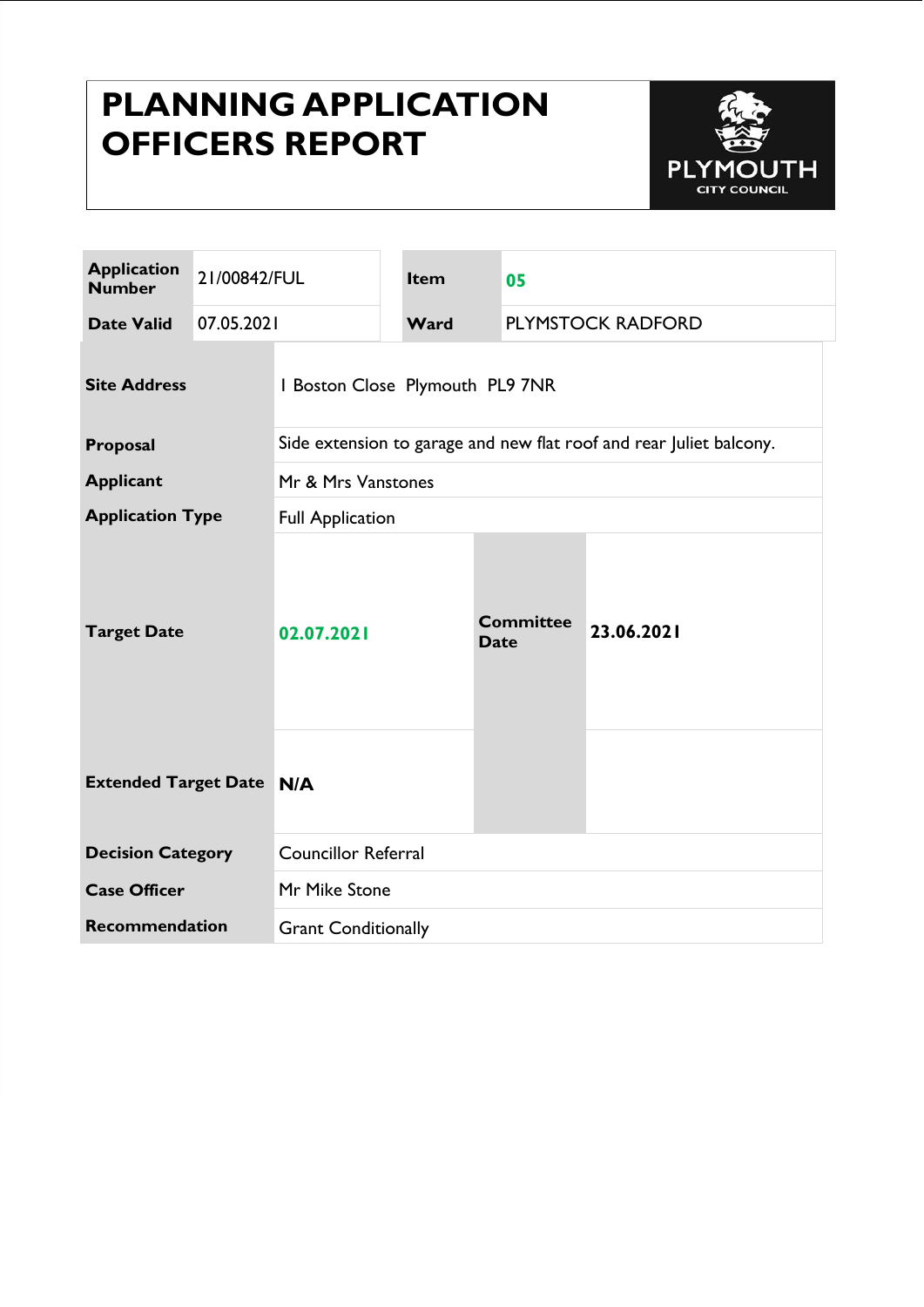

This application comes before the Planning Committee after being called in by Cllr Watkin, following representations from constituents

#### **1. Description of Site**

The application property is a detached three-storey dwellinghouse with a detached garage in the south west corner of the rear garden. The property is located on a new housing estate built on the site of the former Boston's Boatyard and close to the junction with The Old Wharf in the Turnchapel, Hooe and Oreston neighbourhood.

#### **2. Proposal Description**

The application was initially described as a Side extension to garage, carport and roof terrace with external staircase. Following negotiations, the carport and roof terrace with external staircase were removed. The new description of development is Side extension to garage and new flat roof and rear Juliet balcony.

The side extension to the garage is described as a Garden Room. It would be 5.4 metres wide, 5.8 metres deep and 2.9 metres to the flat roof. The existing pitched garage roof would be removed to create a new continuous "green" flat roof.

The rear facing bedroom windows on the middle floor would be replaced with a Juliet balcony.

#### **3. Pre-application enquiry**

There was no pre-application enquiry.

#### **4. Relevant planning history**

#### BOSTONS BOAT YARD, BAYLYS ROAD

12/01180/FUL - Re-develop site by erection of 53 dwellings with new access from the old wharf and associated roads and footways, parking and landscaping (demolition of existing buildings) - Granted Conditionally Subject to 106 Obligation.

#### **5. Consultation responses**

None required.

#### **6. Representations**

Seven letters of representation have been received. All the letters are objections, they object to the application for the following reasons;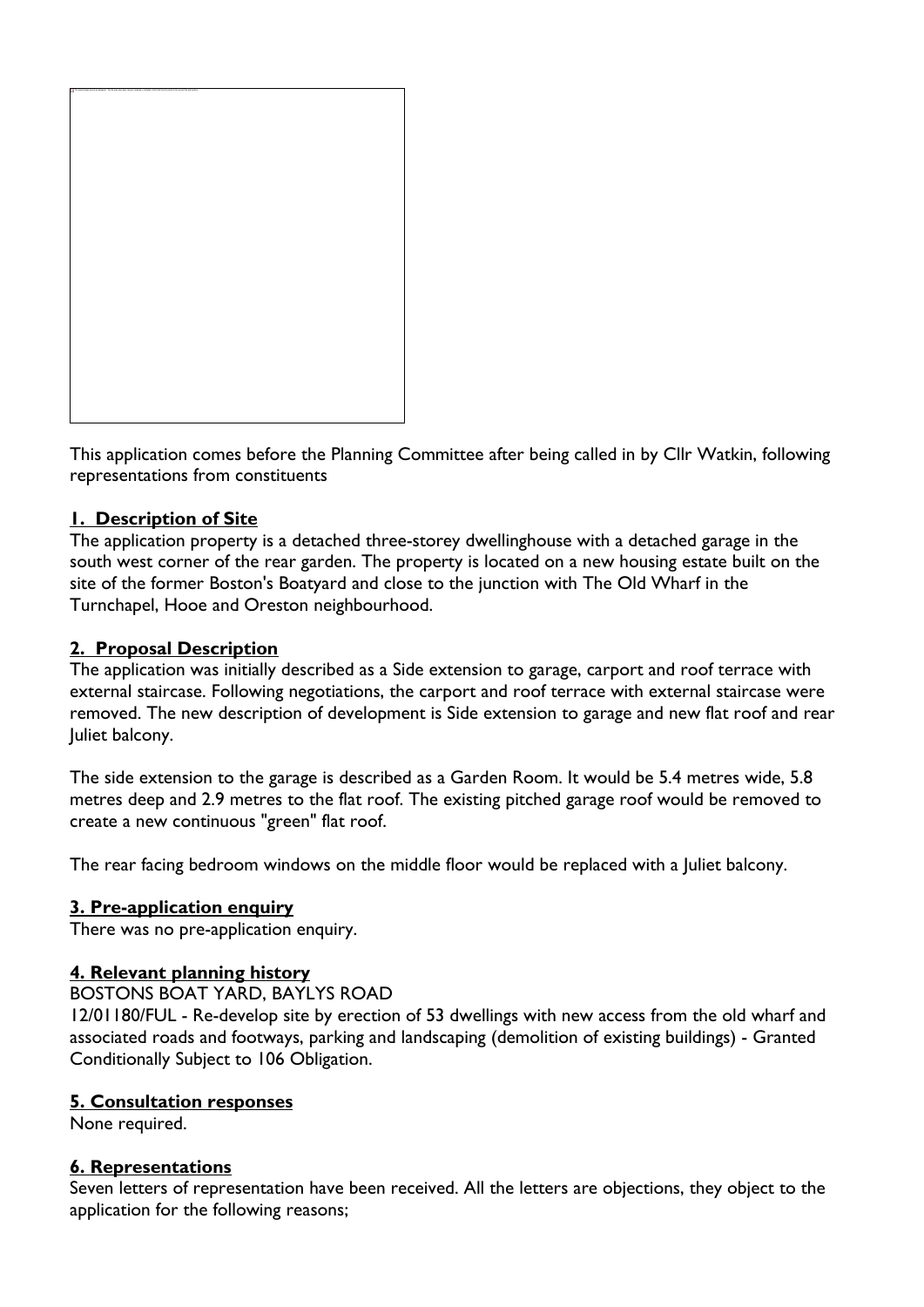- o Increase in overlooking and loss of privacy from the roof terrace
- o potential for noise nuisance from the roof terrace
- o unwanted precedent
- o roof terrace is contrary to policy
- o loss of amenity space
- o overdevelopment
- o flat roof would be out of keeping.

## **7. Relevant Policy Framework**

Section 70 of the 1990 Town and Country Planning Act requires that regard be had to the development plan, any local finance and any other material considerations. Section 38(6) of the 2004 Planning and Compensation Act requires that applications are to be determined in accordance with the development plan unless material considerations indicate otherwise. For the purposes of decision making, as on March 26th 2019, the Plymouth & South West Devon Joint Local Plan 2014 - 2034 is now part of the development plan for Plymouth City Council, South Hams District Council and West Devon Borough Council (other than parts South Hams and West Devon within Dartmoor National Park.

Other material considerations include the policies of the National Planning Policy Framework (NPPF), Planning Practice Guidance (PPG) and National Design Guidance. Additionally, the following planning documents are also material considerations in the determination of the application: The Plymouth and South West Devon Supplementary Planning Document (SPD) (2020).

## 1. **8. Analysis**

This application has been considered in the context of the JLP, the Framework and other material policy documents as set out in Section 7.

2. The application turns upon policies DEV1 (Protecting health and amenity) and DEV20 (Place shaping and the quality of the built environment), the aims of the Joint Local Plan Supplementary Planning Document (JLP SPD) and the National Planning Policy Framework (NPPF) 2019. The primary planning considerations in this case are the impact on the character and appearance of the area and the impact on neighbour amenity.

#### 3. Principle of Development

Joint Local Plan policies indicate that the proposal is acceptable in principle.

## 4. Negotiations Undertaken

The original plans submitted were considered unacceptable and the assessment has been based on the amended plans.

#### 5. Visual Impact

Officers have considered the visual impact of the development against the guidance in the SPD and consider it acceptable. The proposal includes a flat roof to the garage extension. Letters of objection have referenced the flat roof. The SPD has a presumption against flats roofs but does make an exception where it is at the rear and helps to reduce impact on neighbours, as here. The use of a "Green" sedum roof is welcomed as a way of promoting biodiversity. The roof could be altered under permitted development rights. The proposed materials for the extension would match those on the main house.

6. The proposed Juliet balcony would not be visible from any public areas.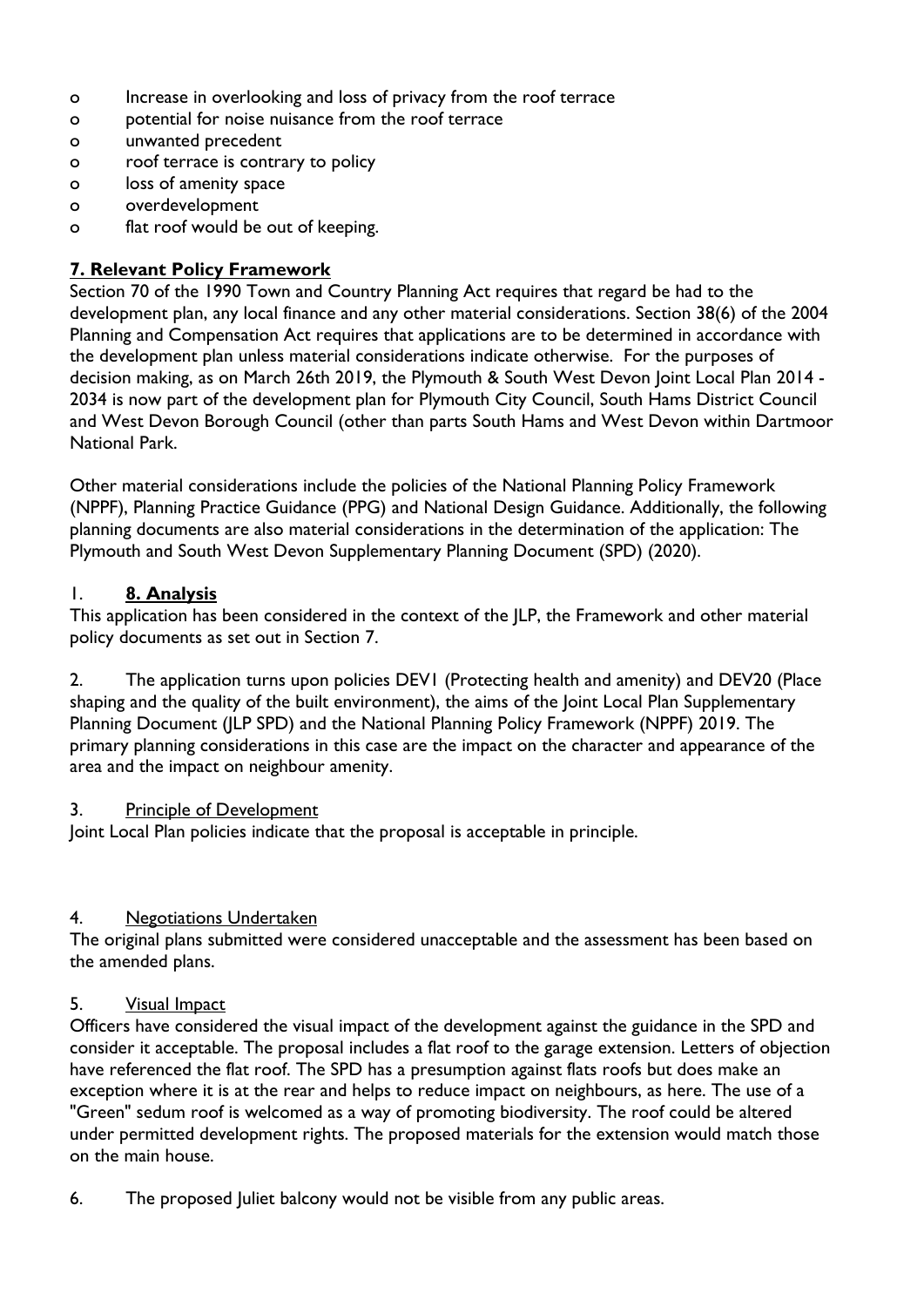## 7. Amenity

Officers have considered the impact on neighbouring amenity against the guidance in the SPD and consider it acceptable.

8. Letters of objection have said that the garage extension would result in overdevelopment of the site and harmful loss of amenity space. A similar outbuilding could be built under permitted rights and would not exceed the 50% of the total area of the curtilage covered by buildings condition set out in the GPDO.

9. The estate has been built to a high density with small rear garden plots and three storey dwellings. There is already mutual overlooking from upper floor windows. Case officers do not consider that the addition of the Juliet balcony would result in significantly harmful overlooking of neighbours. A similar balcony could be built under permitted development.

# **9. Human Rights**

Human Rights Act - The development has been assessed against the provisions of the Human Rights Act, and in particular Article 1 of the First Protocol and Article 8 of the Act itself. This Act gives further effect to the rights included in the European Convention on Human Rights. In arriving at this recommendation, due regard has been given to the applicant's reasonable development rights and expectations which have been balanced and weighed against the wider community interests, as expressed through third party interests / the Development Plan and Central Government Guidance.

## **10. Local Finance Considerations**

Not applicable.

# **11. Planning Obligations**

The purpose of planning obligations is to mitigate or compensate for adverse impacts of a development, or to prescribe or secure something that is needed to make the development acceptable in planning terms. Planning obligations can only lawfully constitute a reason for granting planning permission where the three statutory tests of Regulation 122 of the CIL Regulations 2010 are met.

No planning obligations have been sought in respect of this application.

# **12. Equalities and Diversities**

This planning application has had due regard to Section 149 of the Equality Act with regard to the Public Sector Equality Duty and has concluded that the application does not cause discrimination on the grounds of gender, race and disability.

# **13. Conclusions and Reasons for Decision**

Officers have taken account of the NPPF and S38(6) of the Planning and Compulsory Purchase Act 2004 and concluded that the proposal is acceptable and does accord with policies DEV1 and DEV20, the SPD guidance and the NPPF. The application is recommended for approval.

# **14. Recommendation**

In respect of the application dated 07.05.2021 it is recommended to Grant Conditionally.

# **15. Conditions / Reasons**

The development hereby permitted shall be carried out in accordance with the following approved plans:

# 1 **CONDITION: APPROVED PLANS**